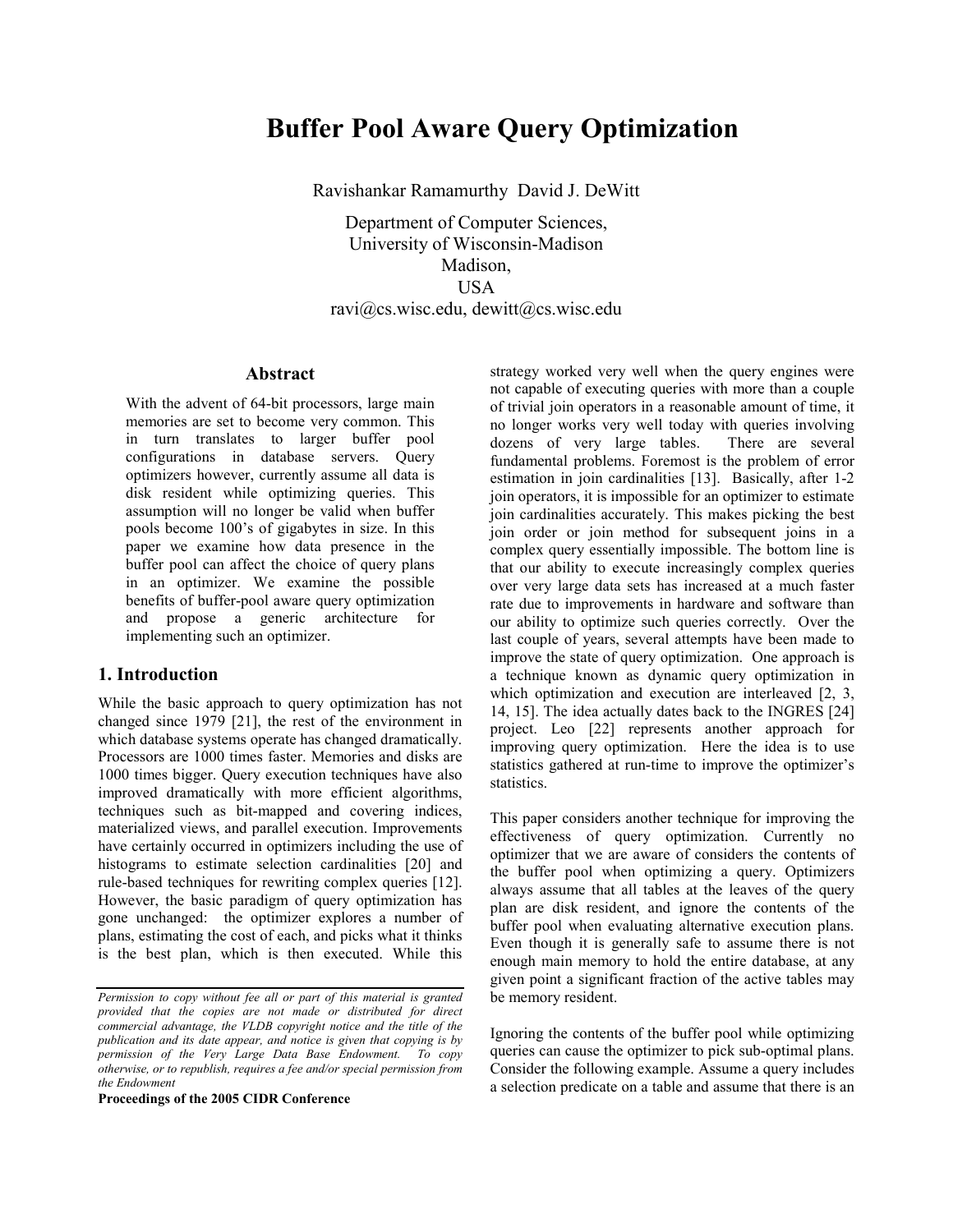unclustered index available on the attribute on which the predicate is defined. Hence, the optimizer can choose to either use an unclustered index scan or sequentially scan the entire table in order to execute the query. Beyond some threshold value in predicate selectivity, the optimizer will almost always pick the sequential scan. However, if the data pages that are actually accessed when evaluating the predicate are already resident in the buffer pool, using the index scan will be faster. Data cached in the buffer pool can also affect other choices made during query optimization including join ordering and the selection of a join algorithm.

The cost per MB of main memory has dropped by a factor of 10,000 over the last twenty years [11]. A rule of thumb suggested in [10] is that data that is stored on disk today will be stored in main memory in ten years. Techniques like vertical partitioning [7][4] may further enhance the use of large amounts of main memory as a cache for frequently referenced columns. In this paper we examine how this trend is likely to affect the way query optimizers and query engines are architected. The situation we are considering is not a main memory database system, which typically assumes that the entire database fits into main memory. There are several commercial main memory database products like TimesTen [26] available today. With storage costs' decreasing rapidly, one possibility is that main memory database servers may replace traditional database servers. We do not think this scenario is likely. Main memory databases are currently used for specialized applications where the database size limits can be guaranteed or as a high-speed cache for a traditional relational DBMS in web applications. As more nontraditional data like images and historical data are incorporated into a database; it will probably not be cost effective to store the entire database in main memory. Thus, even though main memory databases are likely to remain important in certain niche environments, it is unlikely that they will be used for more traditional database applications like transaction processing and decision support.

At the other end of the spectrum, we have traditional databases that store data using a disk sub-system. Data pages are cached in a buffer pool as they are read from the disk sub-system using a suitable replacement policy. Thus, decreasing storage costs would imply a larger buffer pool that could cache more pages in memory. In fact, the "five-minute" rule [11] suggests that data pages that are accessed every five minutes should be memory resident. Given storage economics, this interval is likely to increase. However, just caching more pages in the buffer pool does not automatically guarantee improved performance. The goal of this paper is to demonstrate that adopting a query optimizer that is "buffer-pool aware" can significantly improve the overall performance of decision support queries. We are particularly concerned

with exploratory environments where users issue a set of related queries and interactive response times are critical.

The remainder of this paper is organized as follows. Section 2 examines how the classical trade-off between using an unclustered index and a table scan varies as a function of the contents of the buffer pool. Section 3 extends this analysis to join queries. In Section 4, we introduce the concept of index pre-execution and outline a generic architecture for query processing that is "bufferpool aware". The paper then presents its conclusions and suggests some interesting avenues for future work.

# 2. Single Table Queries

This section examines how the contents of the buffer pool can affect access path selection for a single table. In particular, we examine the choice between using a table scan and an un-clustered index scan.

# 2.1 Introduction

Query optimizers use cost functions to evaluate alternate evaluation plans. In choosing between a sequential scan of a table and an unclustered index scan this translates to some cut-off in predicate selectivity (say  $s_0$ ). For predicates more selective than  $s_0$ , the optimizer should choose an unclustered index scan. Otherwise, a sequential table scan would be selected. An interesting point to note is that this threshold value is independent of the contents of the buffer pool. Over the course of executing queries, a significant number of pages that are required to answer a query might have become cached in the buffer pool. The relative performance of the alternative query plans can change based how many pages are resident in the buffer pool to the point that the optimizer can actually pick the wrong plan. In this section, we examine this problem in detail. Simple analytical formulae are used to analyze when a buffer pool aware optimizer is likely to be useful. Experimental results are then presented to show how buffer pool contents can affect the relative performance of a sequential scan vs. an unclustered index lookup.

# 2.2 Analytical Model

Consider a relation R and assume a hypothetical query workload that consists of a series of queries with selection predicates on R. Assume that an unclustered index exists on the attribute on which the selection predicate is defined. Thus, two evaluation plans for each query are possible; one that uses the index and the other that scans the table. A query optimizer would typically use a cost function to estimate the cost of each alternate plan and would pick the plan with the lowest cost. Assuming a simplistic cost model that considers only the I/O cost, the relevant parameters are: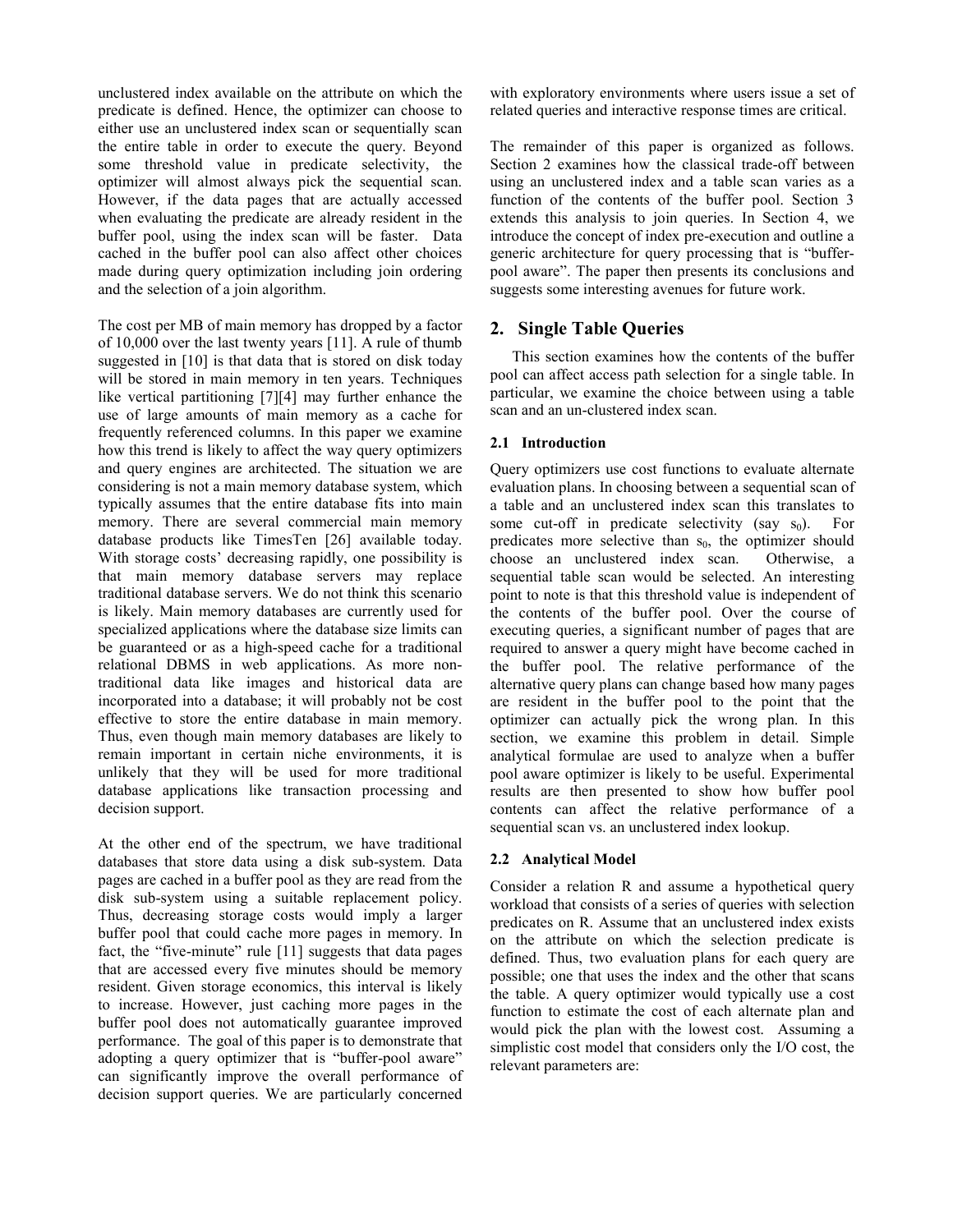- N, the number of pages in the relation R
- Nbuf, the size of the buffer pool in pages
- Tseq, the time to read a page using sequential I/O
- Trandom, the time to read a page using random I/O

Assume that  $N$ buf  $\leq N$ , i.e. the relation R will not fit completely in the buffer pool. Consider a query Q and assume that the predicate selects k records from the table. Then, the cost of the two alternate evaluation plans is:

Cost of Table Scan  $(cost1) = N*Tseq$ Cost of Index Plan  $(cost2) = C(k)$ <sup>\*</sup>Trandom

 $C(k)$  represents the Cardenas formula [25] for estimating the number of page accesses. If there are M records stored in N pages, the number of pages touched while accessing k records through an unclustered index is given by:

$$
C(k) = N^* (1 - (1 - 1/N)^k)
$$

Note that this expression is independent of M (the total number of records in the table). Yao mentions in [25] that the error involved in using this approximation is negligible for cases in which the number of tuples per page page (the blocking factor) is not a small number (say < 10). This assumption is typically true for pages sizes used in today's database systems (4 Kbytes–32 Kbytes). Moreover this formula is easier to manipulate mathematically than Yao's formula.

Traditional optimizers would choose the index plan as long as cost2 is less than cost1. The cut-off point (in terms of the number of records accessed) after which the optimizer would always pick the sequential scan occurs at the point at which the two cost functions intersect. This corresponds to the following equation.

 $N^*Tseq = Trandom^* C(k)$ .

Denote Tseq/Trandom by d. (Note that d is always less than 1)

Substituting for  $C(k)$  we obtain:  $N^*d = N^* (1 - (1 - 1/N)^k)$ 

Simplifying, we obtain,  $k = log (1 - d)/ log (1 - 1/N)$ .

This represents the cut-off value in terms of number of records accessed after which the index scan should no longer be picked by the optimizer. Denote this value by  $k_0$ .

The cost functions used in the calculation above are independent of the contents of the buffer pool. Next we consider how the trade-off between the two plans can change if the optimizer takes into account the data pages cached in the buffer pool. Consider the following scenario. Assume that the database system has executed a number of queries, some of which access table R. Reconsider query Q. Assume that a fraction f of the pages holding tuples that satisfy the selection predicate on Q are already cached in the buffer pool as a result of executing other queries. The cost functions for the two alternate plans, given this knowledge would be:

Table Scan (cost1):  $(N - f * C(k)) * Tseq^1$ Index Plan (cost2):  $C(k) * (1 - f) * Trandom$ 

Consider the cut-off point (in terms of number of records selected) under these revised cost estimates, after which the optimizer would pick the sequential scan. Consider the best scenario for the index scan; in this case all the pages in the buffer pool could be used to answer the current query (this can at most be equal to Nbuf). Thus, the cutoff point can be determined using the following equation:

 $(N - Nbuf)*d = (C(k) - Nbuf)$  or,  $N*d + Nbuf(1-d) = N*(1-(1-1/N)^k)$ 

Simplifying, we get

 $k = log ((1-d) * (1 - Nbuf/N)) / log (1-1/N).$ 

Let this value be denoted as  $k_1$ , which represents the selectivity value (in terms of the number of records selected) after which the optimizer would pick the scan given the knowledge of the contents of the buffer pool. Consider the expression  $(k1 - k0)$ .

$$
k1 - k0 = \log(1 - \frac{Nbuf}{N})/\log(1 - 1/N).
$$

This is a positive number (recall that  $N > N$ buf). This represents the possible selectivity range (in terms of the number of records selected) in which a traditional optimizer would pick the scan and in which a "buffer-pool aware" optimizer would pick the index scan. This equation shows that there exist cases where the optimizer could choose the wrong plan unless it has knowledge of the contents of the buffer pool.

The previous analysis assumed the best case for the index scan (i.e. all the pages that are needed for the query are in the buffer pool). Consider the case in which the buffer pool just contains a random sample of the pages in relation R. In this case, the fraction of pages required to answer the current query that can be resident in the buffer pool can be at most (Nbuf/N)  $* C(k)$ . The cut-off point in this case would be determined using the following equation.

 $(N - Nbuf) * d = C(k) (1 - Nbuf/N)$  or,  $N^*d = N (1 - (1 - 1/N)^k)$ 

-

 $<sup>1</sup>$  For simplicity, we assume that caching does not affect</sup> the sequential bandwidth.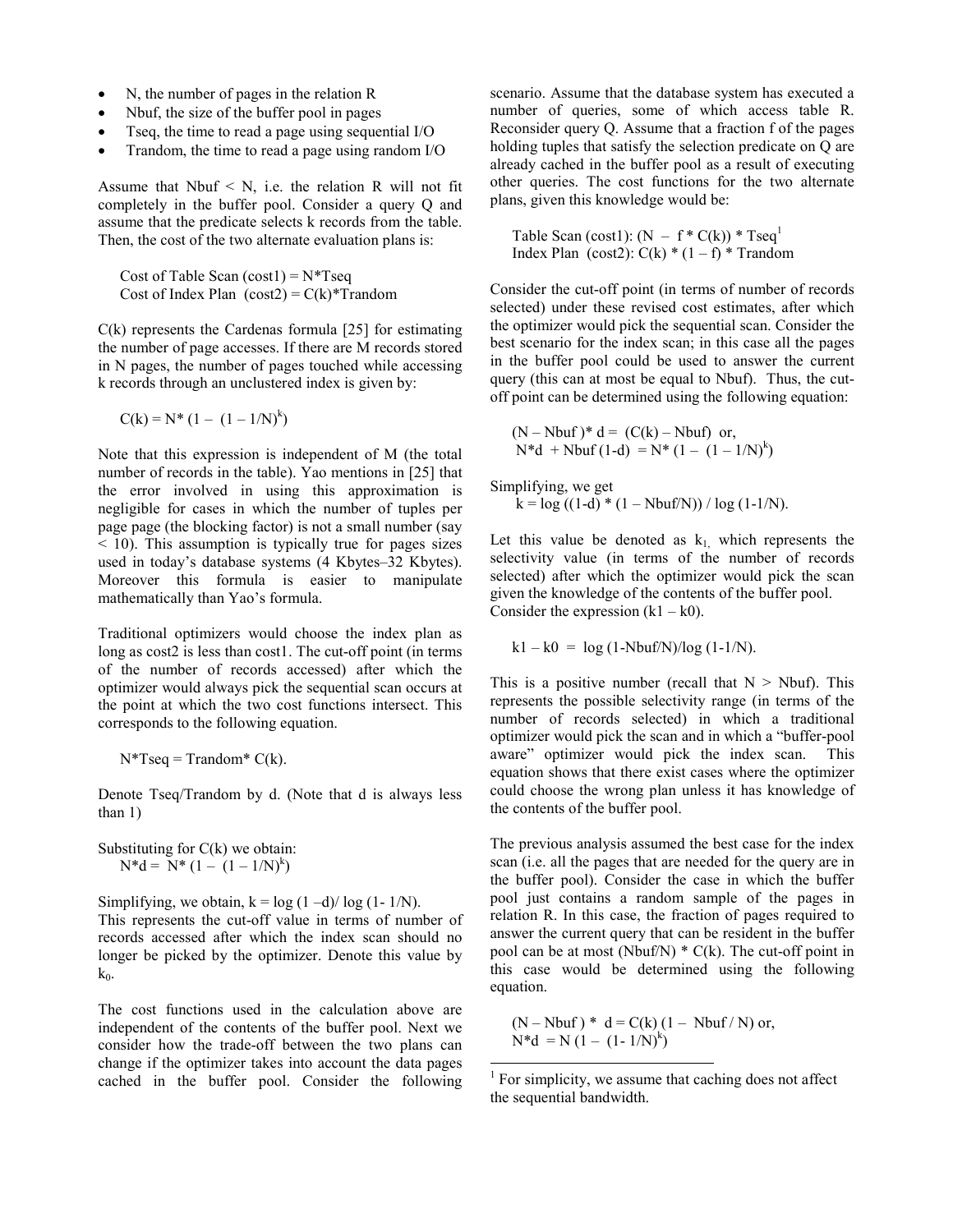Simplifying,  $k = log (1-d)/ log (1 - 1/N)$  which is identical to  $k_0$ .

The results from the analytical models ascertain the following results that are fairly intuitive. Cost models that reflect the buffer contents are likely to make a difference when the workload has some definite locality. For workloads that just have a random footprint, a cost model that reflects the buffer contents does not provide any additional functionality. In this paper, we are looking at decision support applications where the workload is more likely to have some locality.

These formulae have demonstrated that there is a "grey" region in which an optimizer that does not exploit knowledge of the buffer pool contents can pick the wrong execution plan. However, it may not matter if the relative execution time between the plans in this region is negligible. In the following section the actual performance gains that can be achieved by exploiting buffer-aware optimization techniques are quantified experimentally.

#### 2.3 Experimental Results

All the experiments in this paper were performed using a prototype relational query engine implemented on top of the SHORE storage manager [5]. The machine used is a Pentium 2 GHz processor with 1 GB of main memory running Red Hat Linux (9.0). The 1 GB version of the TPC-H [27] data suite was used for the experiments. Shore was configured to use a 500MB buffer pool and a page size of 16KB. The query used is a selection query on the Lineitem table. The selection predicate selects tuples that have been shipped in a 10 day interval (the predicate is on the l\_shipdate attribute and the selectivity is around 0.5%). An unclustered index was built on the l\_shipdate using a SHORE B-Tree. The unclustered index scan plan sorts the RIDs before fetching them. Table 1 illustrates how the performance of the index plan varies as a function of  $f$ , the fraction of the data pages containing tuples that satisfy the selection predicate that are already in the buffer pool.

|          | <b>Index Scan Time (s)</b> |
|----------|----------------------------|
|          | 18.78                      |
| 0.3      | 17.64                      |
| 0.5      | 11.92                      |
| 0.7      | 10.39                      |
| $_{0.8}$ | 7.77                       |
| 0.9      | 4.73                       |
|          | 0.80                       |

### Table 1: Unclustered Index Scan Performance 800 MB Lineitem table

The time required to execute this query using a table scan is 17.52 seconds. This time is not significantly affected by the buffer contents since the predicate selectivity is around 0.5% and most of the pages of the scan have to be read from disk. The index scan plan (when the buffer cache is empty) takes 18.78 seconds. Since this is greater than the time taken to scan the table, a traditional optimizer would choose to ignore the index plan. As shown in Table 1, depending on the value of f, the relative performances between the two query plans can be quite substantial. In fact, when more than 50% of the required pages are in the buffer pool, the optimizer should definitely choose an index plan. This illustrates how knowledge of the contents of the buffer pool can provide a better query plan. Table 1 illustrated the performance of an index scan plan for an 800 MB version of the Lineitem table, which does not entirely fit in the buffer pool. The same experiment was repeated with a 400 MB version of the Lineitem table in order to examine the trade-off between a sequential scan and an index scan for a table that fits in the buffer pool. Figure 1 graphs the ratio of sequential scan time to index scan time for two different predicate selectivity values (0.5% and 1%). The crossover between the index scan plan and sequential scan occurs at a selectivity of around 0.1%. As a result, a traditional query optimizer would not choose the index scan plan for theses cases. As the graph indicates, a buffer pool aware query optimizer can provide a significant improvement in performance.

Figure 1: Index Scan Performance (400 MB Lineitem table)



To summarize, through the use of both an analytical model and an actual implementation, the results of this section demonstrate that there exist cases in which having knowledge of the buffer pool contents while optimizing queries can effect which plan should be chosen. We have also demonstrated that there are cases where the alternative plans can have significantly different response times. In the next section we consider join queries. Then in Section 4 we describe the architecture of our experimental optimizer and buffer pool.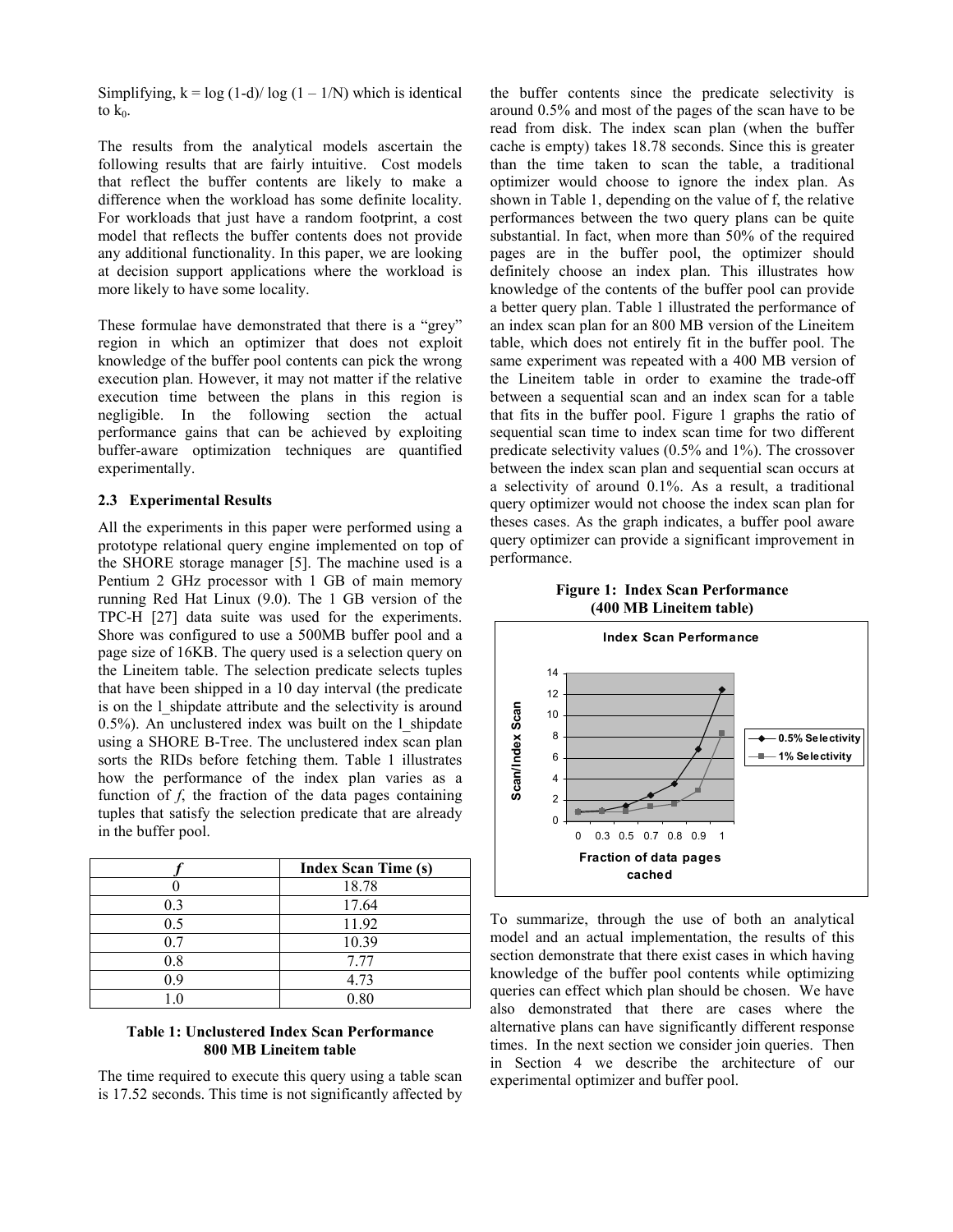# 3. Multi-Table Queries

In this section we examine how the contents of the buffer pool can affect access path selection for joins including both the order in which joins are performed and the choice of join algorithm.

#### 3.1 Join Ordering

In order to evaluate a join between two tables, one of the decisions that the optimizer must make is to select an appropriate join order. Consider a join between two tables A and B and assume hash join is used as the join algorithm. Typically the smaller relation is used to build a hash table in memory and the larger relation is used to probe the hash table [9]. Let the number of pages in the corresponding relations be Na and Nb and that  $Nb < Na$ . Assume that the entire table A has been cached in main memory but that the optimizer, unaware of this fact, selects B, the smaller of the two, as the 'build' relation. At run time, B would be scanned and a hash table constructed on it. Then A would be scanned, probing the hash table of B for matches. The scan of B is likely to result in pages of A being ejected from the buffer pool. In the worst case the number of pages that would be read from the disk for the join would be Na+Nb. However, if the optimizer had reversed the join order, it would incur no I/Os while scanning the inner ("A"). Hence, the number of pages read from disk would be Nb. For a cost model that uses only I/O costs, the plan with its join order reversed would be the better plan. In general there is a trade-off between the I/O costs saved (based on the fraction of A that is cached) and the additional CPU costs incurred in hashing the 'build' relation (since it is a larger table).

For example, consider a join between a 400 MB version of the Lineitem table and the Order tables (around 150 MB). Using our experimental prototype with a 500MB buffer pool, the execution times for the two alternative join orderings (using hash join) when the buffer pool is empty are shown below. The "ORDERS join LINEITEM" join which uses the smaller relation as the "build" relation is the better plan.

| <b>LINEITEM</b> join ORDERS | 1377 s  |
|-----------------------------|---------|
| <b>ORDERS</b> join LINEITEM | 12.90 s |

The corresponding times when the Lineitem table is entirely in memory are given below.

| <b>LINEITEM</b> join ORDERS | 598 s     |
|-----------------------------|-----------|
| <b>ORDERS</b> join LINEITEM | $12.47$ s |

The "ORDERS join LINEITEM" join does not exploit the fact that the Lineitem table is cached; as the orders table is scanned, the buffer pool starts replacing pages of the Lineitem table. As the experiment indicates, data caching may have an important effect on join ordering.

#### 3.2 Choice of Join Algorithm

Today relational products employ a wide range of join algorithms such as nested loops, indexed-nested loops, sort merge join, and hash-based techniques [9]. In addition, an optimizer can choose to join suitable indexes (like covering indexes) instead of joining the source tables. Index structures like join indexes [23] also can be used to evaluate joins. A join index between two tables A and B essentially pre-computes the join between the two tables, and stores the mapping between the pair of qualifying RIDs as a pair of B-trees. Using a join index it is possible to evaluate a join between the two tables by probing the index. An interesting point to note is that the trade-off between using join indexes and sequential algorithms (like hash join) for evaluating joins is, in many ways, similar to the trade-off between using an unclustered index scan and a table scan for a single table query. Join indexes will prove to be better than sequential access algorithms until some threshold value in predicate selectivity of the "inner" is reached that would limit the number of probes on the join index. As in the case of unclustered indexes, sorting the RIDs before fetching the corresponding tuples is a standard technique for improving performance.

|  |  | Figure 2: JINDEX plan |  |
|--|--|-----------------------|--|
|--|--|-----------------------|--|



Consider a join query between Lineitem and Orders table (similar to TPC-H Query 12). The Lineitem table has predicates defined on a few columns including the l\_receiptdate field. Query 12 requires 4 attributes from the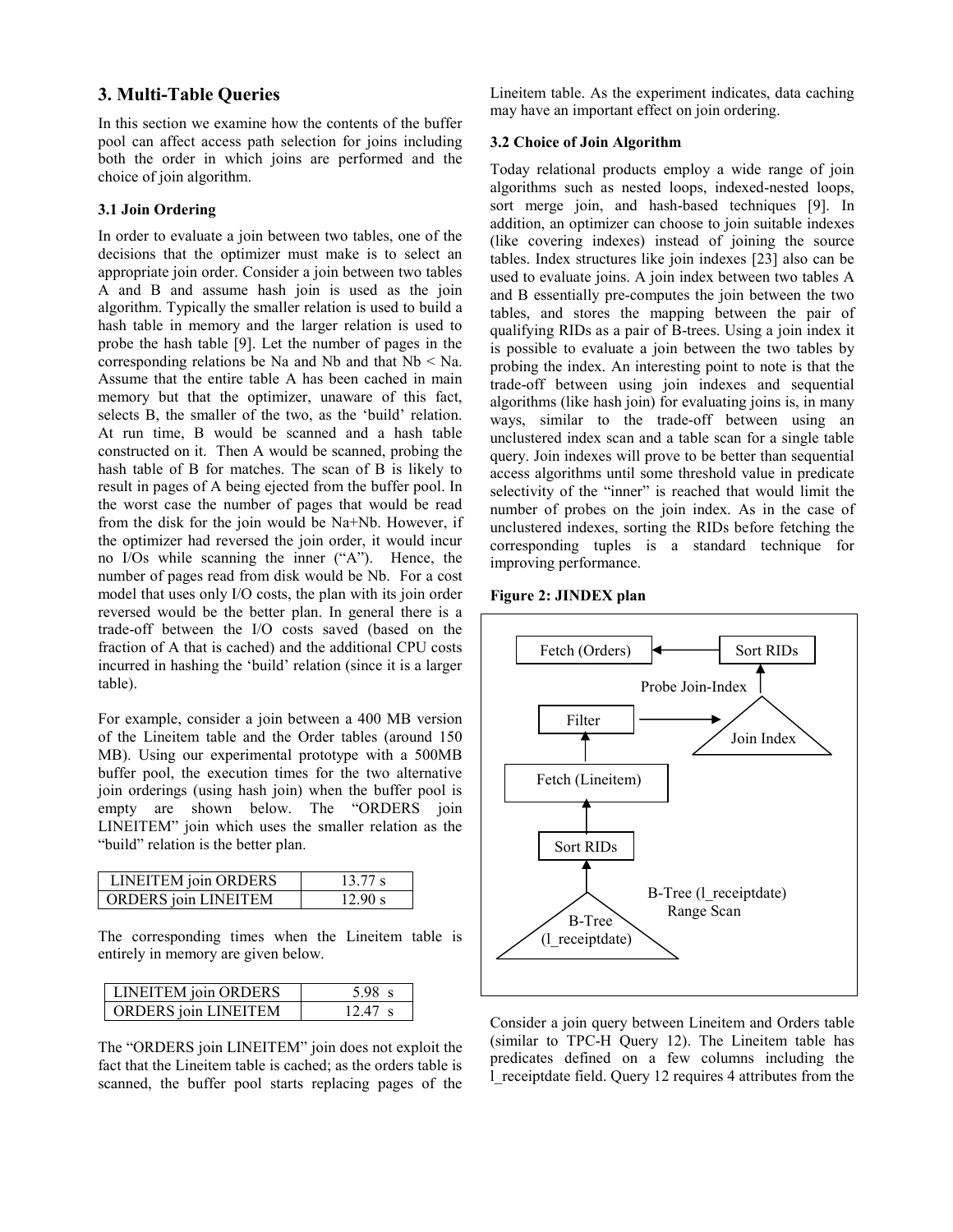Lineitem table and 2 attributes from the Orders table. Assume that the following indexes are available.

- An unclustered index on the l\_receiptdate field of the Lineitem table.
- A join index between the Lineitem and Orders table on the l\_orderkey and o\_orderkey attribute.
- Covering Indexes Cov1, Cov2 that include only the attributes that are needed by this query from the Lineitem and Orders tables.

With these alternatives there are a number of possible plans for evaluating the join. The optimizer could use a sequential algorithm (like a hash join) to join the source tables or the covering indexes. Alternatively, the optimizer could decide to use the join index to evaluate the join. As illustrated in Figure 2, the plan in this case would begin with an unclustered index scan on the l\_receiptdate field to obtain an initial list of RIDs. Those tuples that satisfy the remaining predicates on the Lineitem table are then used to probe the join index to obtain the RIDs of the qualifying tuples in the Orders table. These tuples are then fetched. The RIDs gathered from both indexes are sorted before fetching the corresponding tuples.

The different plans were executed using the 1 GB version of the TPC-H suite. The Lineitem table is around 800 MB and the Orders table is around 150 MB. A 500 MB buffer pool size was used. With an empty buffer pool the performance of these plans is shown in Table 2. Hybrid hash join was used as the join algorithm. These results indicate that, when available, a traditional optimizer would likely choose the plan that uses both covering indexes.

| <b>Query Evaluation Plan</b> | <b>Execution Time (s)</b> |
|------------------------------|---------------------------|
| LINEITEM join ORDERS         | 28.30                     |
| LINEITEM join COV2           | 24.68                     |
| COV1 join ORDERS             | 20.45                     |
| COV1 join COV2               | 16.53                     |
| JINDEX plan                  | 21.56                     |

#### Table 2: Alternate Query Plans

Table 3 presents the response time of the JINDEX plan as a function of f1 and f2, the fraction of the required pages from Lineitem and Orders tables, respectively, already resident in the buffer pool. As these results indicate the trade-off between two alternative choices to the optimizer in this example, the JINDEX and the (COV1 join COV2 plan) could change drastically and the optimizer has the potential to miss better plans.

|     |     | JINDEX plan (s) |
|-----|-----|-----------------|
|     |     | 21.56           |
| 0.4 |     | 18.07           |
| 0.4 | 0.4 | 17.47           |
| 0.6 |     | 14.16           |
| 0.6 | 0.6 | 13.87           |
| 0.8 |     | 10.62           |
| 0.8 | 0.8 | 8.58            |
|     |     | 8.34            |
|     |     | 0.93            |

#### Table 3: Performance of JINDEX plan

A similar trade-off would exist for other combinations of algorithms for join evaluation like merge-join and indexed-nested loops. These results, along with the

experimental results presented in Section 2, demonstrate that the performance of certain query execution plans (especially those involving random accesses) can vary dramatically depending on the actual contents of the buffer pool; an optimizer that is aware of the contents can make more informed decisions

# 4. Buffer Pool Aware Query Optimization

# 4.1 Introduction

In the two previous sections we demonstrated how data pages cached in the buffer pool can influence many of the choices made during query optimization including index selection, the choice of a join algorithm, and the selection of which table should be the "inner" table for a join. Experimental results indicate that an optimizer that exploits knowledge of the contents of the buffer pool can result in the selection of query plans with significantly better performance. In this section, we outline a generic architecture for query processing that is "buffer-pool aware". In this paper, we intend to focus on single table queries and key-foreign key joins which are an important class of join predicates.

A buffer pool caches data pages. Given a PID (page ID) or a particular RID (record ID), it is possible to determine if the page or record is in the buffer pool. A buffer-pool aware query optimizer needs to be able to estimate what fraction of the pages required by a selection or join operator is resident in the buffer pool. This "estimate" would ideally, be accurate and have low computation overheads.

Current optimizers use a "optimize then execute" paradigm as first proposed by System-R [21]. In this approach, during the query optimization phase, statistical estimates of various parameters (derived from precomputed structures such as histograms) are used for cost estimation. Notice that such traditional schemes will not be effective in our approach as query optimization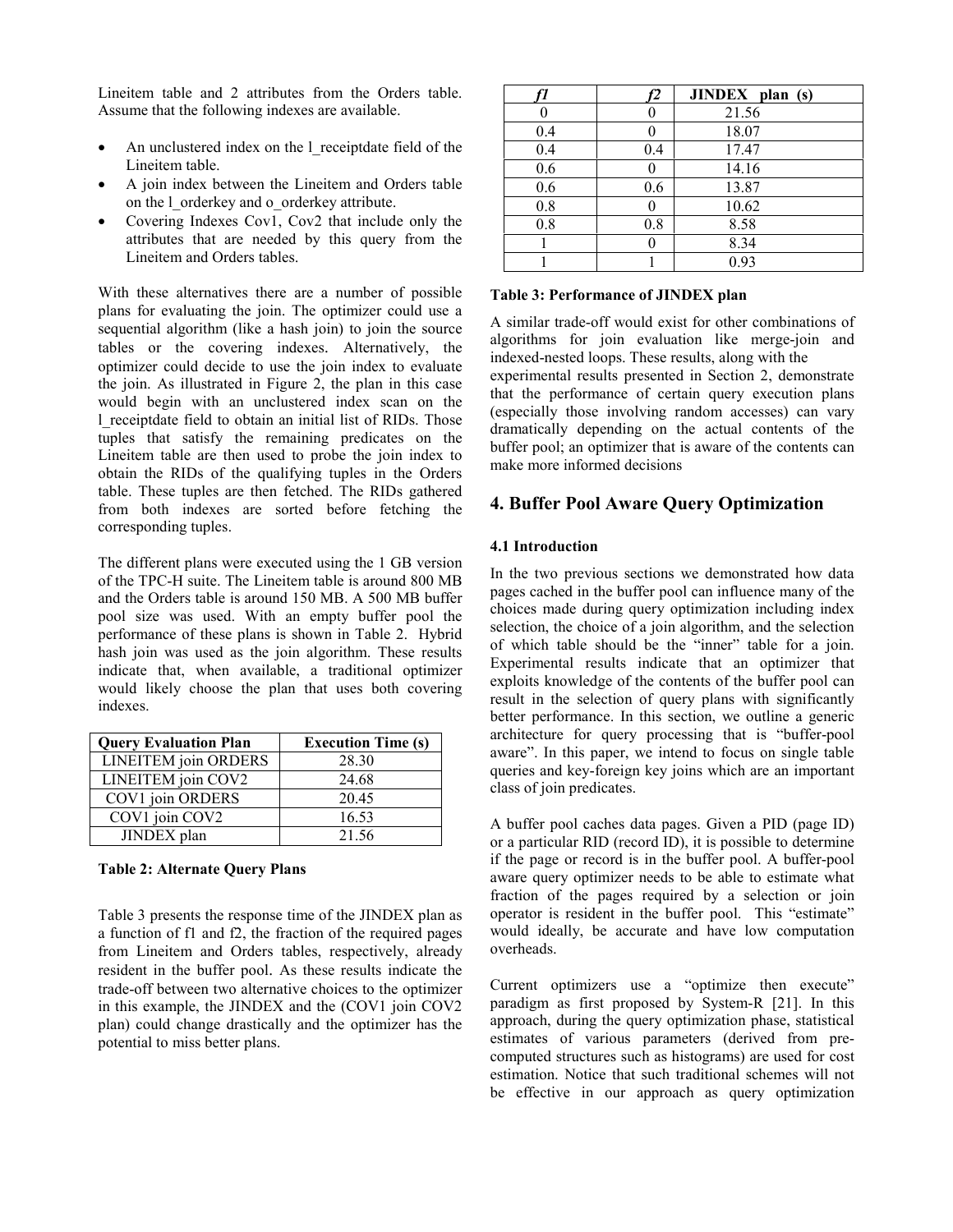requires information that is only available at runtime. The concept of index pre-execution is proposed as a candidate solution in the following section.

# 4.2 Index Pre-execution

In this section, we describe a new technique termed index pre-execution that can provide accurate estimates on the effects of caching and then examine if the overheads of this technique are within acceptable limits. The proposed solution is based on the assumption that probing indexes could be an effective technique to gather runtime information during query optimization.

Given a selection predicate on a relation, it is necessary to estimate what fraction  $f$  of the data pages containing tuples that satisfy the predicate are already present in the buffer pool. If a B-tree index is available on the attribute on which the predicate is defined, one way to estimate this parameter is as follows. During query optimization, the appropriate range of the B-tree (corresponding to the predicate restriction) is scanned to produce a list of qualifying RIDs (record IDs). Using a RID, it is possible to verify (by probing the buffer manager) if the corresponding page is cached in memory. Thus, by using a list of RIDs that satisfy a selection predicate, it is possible to accurately estimate the parameter f. Thus, "pre-executing" a predicate on a B-Tree index can lead to an improved cost estimate for the select operator during query optimization.

Consider a join predicate between two relations (A and B). In order to use cost formulae that reflect the contents of the buffer pool, it is necessary to estimate what fraction of the data pages of B containing tuples that satisfy the join predicate are already present in the buffer pool (the parameter  $f2$  in section 3). Assume that the optimizer has already pre-executed a suitable B-Tree index to estimate a list of candidate RIDs that satisfy the selection predicate on table A. The optimizer now needs to find the corresponding set of RIDs of B that qualify the join predicate. This can be obtained using either of the two following techniques.

- If a join index were available on the appropriate attributes of A and B, it is possible to use this list of candidate RIDs to probe the join index to generate a list of RIDs of B that would satisfy the join-predicate.
- If an index were available on the join attribute of B (assume the join predicate is  $A.a = B.b$ ), we could use the RID list of A to retrieve the appropriate A.a values and use these to probe the index on B.b to retrieve the corresponding RIDs of B.

As, in the previous example, the list of RIDs obtained for table B would result in an accurate estimate of the

parameter f2. Thus, "pre-executing" a predicate on an appropriate index can lead to more accurate cost estimates for the join operator during query optimization. Index preexecution is a simple technique that can provide the optimizer with improved cost estimates (that takes the buffer cache into account) for different operator trees. The next step is to examine if the "overhead" of the technique can be made sufficiently low.

#### 4.3 Experimental Evaluation

In this section, we evaluate the performance of index preexecution for selection and join predicates on our experimental prototype. The buffer pool manager of SHORE was extended to provide the following interface

# bool isCached (RID rid)

This function would return true if the page corresponding to the input RID was currently cached in the buffer pool.

Selection Predicates: For selection predicates on a single table, index pre-execution involves the following steps. The relevant predicate is evaluated only on the index pages of a B-Tree index to return a set of RIDs that satisfy the predicate. The RIDs are sorted and "duplicate" (i.e, belonging to the same page) RIDs are eliminated. The fraction of these pages that are present in the buffer pool can now be calculated by using the isCached( ) function.

The following experiment uses an 800 MB Lineitem table. An unclustered index was built on the l\_shipdate column. The following table lists the overhead of index pre-execution (both cold and warm numbers) as a function of the number of RIDs covered by the selection predicate.

| <b>RID</b> count | Cold Time (s) | Warm Time (s) |
|------------------|---------------|---------------|
| 1,000            | 0.11          | 0.02          |
| 5,000            | 0.38          | 0.10          |
| 10,000           | 0.74          | 0.21          |
| 25,000           | 1.66          | 0.55          |
| 50,000           | 3.13          | 114           |

### Table 4: Index Pre-execution for selection predicates

The results indicate that index pre-execution for a selection predicate could be effective either when the selectivity is low or if the index were memory resident. But the overhead can be sizable if this were not the case. For instance the time taken to scan the Lineitem table is around 17.5 seconds; index pre-execution for 50,000 RIDs (around 1% predicate selectivity) could hence incur an overhead of nearly 18% which would be prohibitive.

Join Predicates: A buffer-pool aware optimizer must be able to calculate what fraction of data pages containing tuples that satisfy a join predicate is currently cached in the buffer pool. As mentioned in the previous section,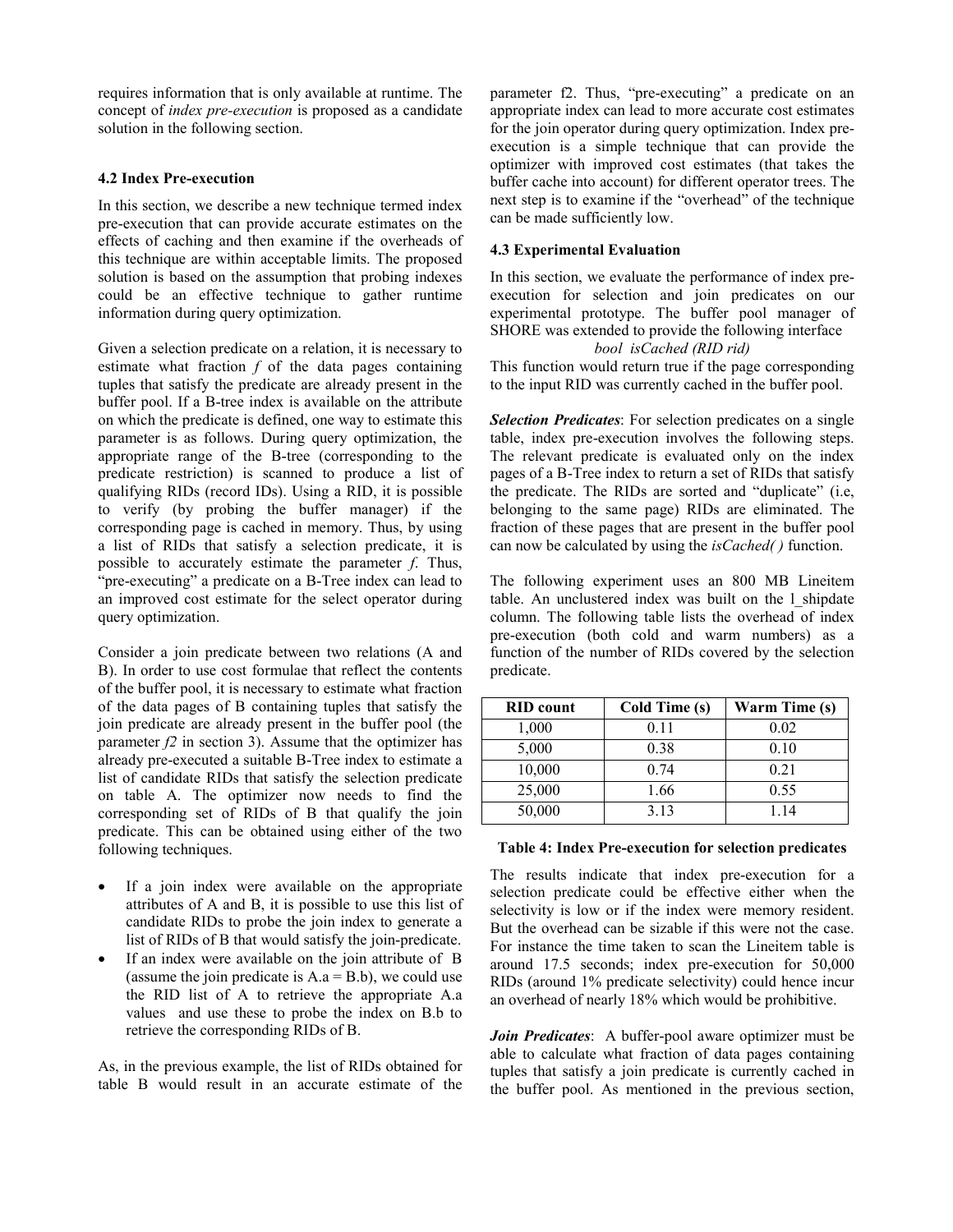there are two alternative approaches; one that uses a join index and another that uses a key on the join attribute. We evaluate the performance of both these techniques. In this paper we intend to concentrate on key-foreign key joins. The following experiments consider a join between the Lineitem table and the Orders table. The indexes involved in this experiment include a B-Tree index on the key value of the Orders table and a join index between the two tables in addition to the unclustered index on the l\_shipdate column of the Lineitem table.

Index pre-execution with a join index proceeds as follows. A range predicate is evaluated on the unclustered index (on the l\_shipdate column) to produce a set of candidate RIDs of the Lineitem table. These RIDs are, in turn, used to probe the join index between the Lineitem and Orders table to generate the corresponding RIDs of the Orders table. Note that since the join is between a foreign key and its associated key, each RID of the Lineitem table would find exactly one match in the join index. The fraction of pages is computed from the list of RIDs as described previously. The following table lists the overhead of using a join index as a function of number of RIDs.

| <b>RID</b> count | Cold Time (s) | Warm Time (s) |
|------------------|---------------|---------------|
| 100              | 0.57          | 0.012         |
| 250              | 1.28          | 0.025         |
| 500              | 2.52          | 0.042         |
| 1000             | -67           | 0.087         |

|  | Table 5: Pre-execution using join index |  |  |
|--|-----------------------------------------|--|--|
|  |                                         |  |  |

Index pre-execution using an index on the join-attribute (in this case the key value of the Orders table) proceeds as follows. A range predicate is evaluated on a B-Tree index to produce a set of candidate RIDs of the Lineitem table. The corresponding records are fetched to extract the foreign key value from the tuple, which is, in turn, used to probe the index on the key value of the Orders table to generate the corresponding RIDs of the Orders table. The overhead of this scheme is illustrated in the Table 6.

| <b>RID</b> count | Cold Time (s) | Warm Time (s) |
|------------------|---------------|---------------|
| 100              | -4            | 0.013         |
| 250              | 3.05          | 0.029         |
| 500              | 54            | 0.055         |
| 1000             |               | በ 11          |

#### Table 6: Pre-execution using index on join attribute

As the results in Tables 5 and 6 indicate, the overhead of index pre-execution for join predicates could be prohibitive for even a small number of RIDS. This is mainly due to effect of random I/Os. For each RID from the Lineitem table, the join index technique requires a

random I/O to probe the JI and the other scheme requires two random I/Os, one to fetch the foreign key value and another to probe the index on the key value of the Orders table. Unless most of these random I/Os are serviced from the buffer cache (e.g. when the join index is cached in memory), the overheads are likely to be prohibitive.

#### 4.4 Summary

To summarize, while index pre-execution is a technique that can provide accurate estimates for the effects of the buffer pool contents on select and join predicates, its relatively high cost does not make it practical, especially for join predicates. The experimental results presented in Section 2 and 3 indicate that buffer-pool aware optimization yields the best results when a large percentage of the required data pages are in memory. Thus, it is important to make sure that such cases are not missed during query optimization. Sampling [6] is a simple technique that can be used to obtain the "bigpicture" efficiently. We next examine how sampling techniques can be used to enable buffer pool aware query optimization.

# 5 Sampling Techniques

Index pre-execution works by probing relevant indexes to generate a list of candidate RIDs for each table referenced in the query. These lists are used to infer the effects of the contents of buffer-pool on various operator trees. Instead of calculating the entire list of RIDs that satisfy a predicate, the optimizer can calculate a random sample of candidate RIDs. Relatively small sample sizes should suffice to predict important trends (e.g. when most of the required data pages of a relation are memory resident).

One can consider sampling from indexes if such support were built into B-Trees. Olken [19] explains how B-Trees can be extended to support sampling by using the notion of "random-walks" through the index pages. However such functionality is not common (and is not available in SHORE). Moreover, the main problem with index preexecution was excessive random I/Os. Thus, we intend to pre-compute random samples of tables and store them in main memory in order to eliminate I/O overheads. The key idea is to store a random sample of the tuples (along with their RIDs) and to "pre-execute" predicates on the samples in order to obtain a random sample of RIDs that satisfy the predicate.

Selection Predicates: Consider a query on a table A with a selection predicate. Assume that a random sample of tuples (Sa) from table A have been computed and stored along with their corresponding RIDs. Hence each sample in Sa is of the form (tuple, RID). The optimizer can evaluate the corresponding predicate on Sa and obtain a random sample of RIDs that satisfy the predicate. If a sufficient number of samples satisfy the predicate, the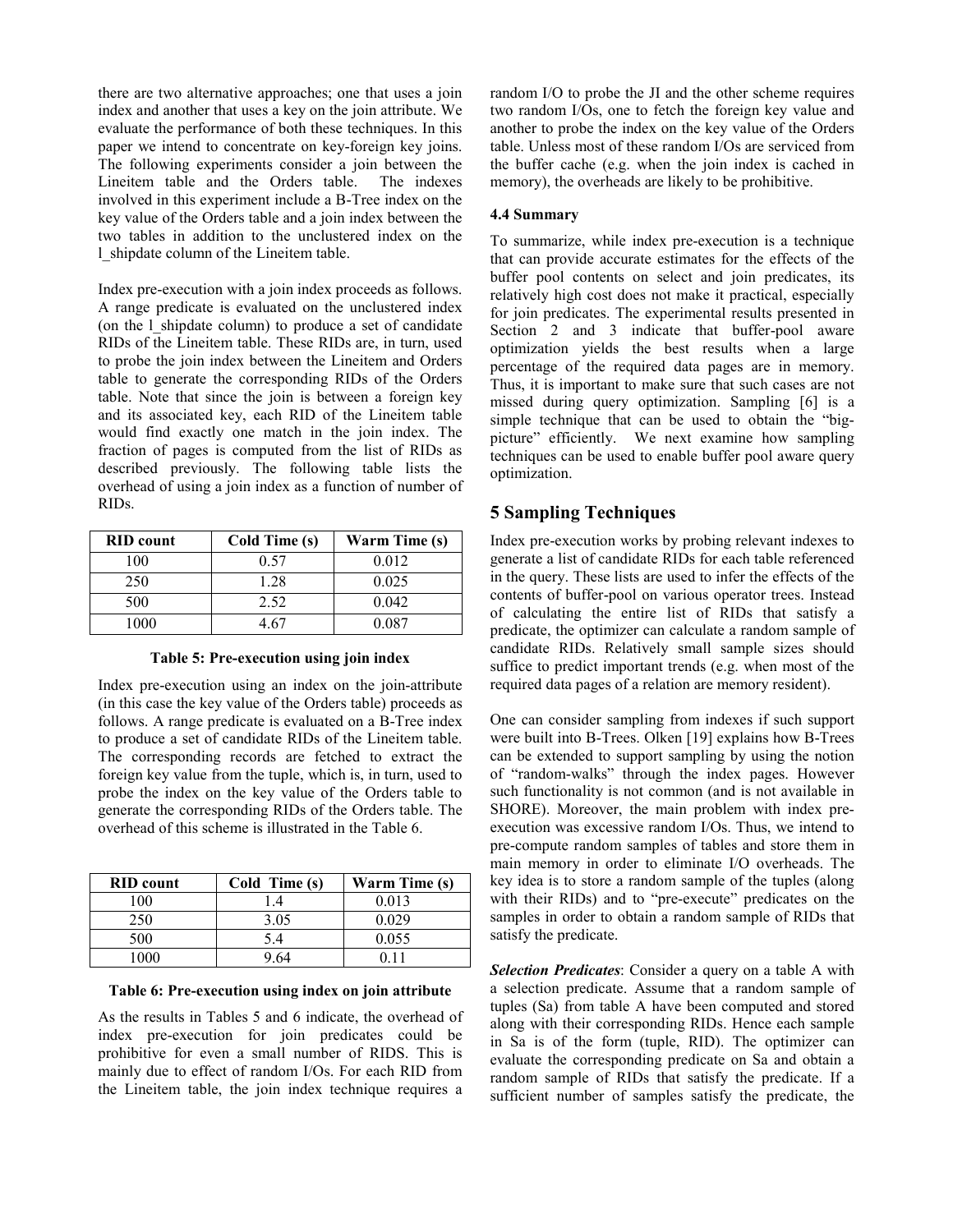estimates obtained could be close enough to the actual value that could have been obtained by index preexecution.

Join Predicates: Consider a foreign key join between two tables A and B, let the join predicate be between the foreign key value in table A and the key value in table B. Assume that a random sample of (A join B) has been precomputed, say Sab and stored along with the corresponding RIDs of the tuples that participate in the join. Thus, each tuple in Sab is of the form (ARID, Atuple, Btuple, BRID).

Consider a join query between A and B (join predicate involving the foreign key value from table A and the key value from table B) that contains an additional selection predicate ( $pred1$ ) on table A. If an index exists on the key value of table B, one of possible join algorithms is an index nested loops join that uses the index on table B. In order to estimate what fraction of the "inner" relation is cached, a buffer-pool aware optimizer needs to compute a random sample of RIDs of table B that would join with tuples of A that satisfy the predicate. The optimizer can compute this by evaluating the predicate (pred1) on Sab and projecting the BRID values (stored as part of the join sample).

This, pre-computation schemes can help the optimizer compute RID samples that satisfy certain selection and join predicates. In the following sections, we describe our prototype system and look at some preliminary experiments that quantify the accuracy and the overheads of pre-executing predicates on random samples.

# 5.1 Prototype Description

In this section, we briefly outline the extensions required to support RID sampling in our experimental prototype.

Pre-computing Samples: Samples for base tables were computed by scanning the corresponding table and using the reservoir sampling algorithm [17]. For foreign keykey joins (A join B), a sample of the join was obtained by evaluating (Sa join B), i.e. by joining a random sample of the foreign-keys with their corresponding key values. The C random() function was used and was seeded using the current clock time. The pre-computed samples were loaded into main memory when the system starts up.

Buffer pool Manager: The buffer manager needs to support the following two operations in order to facilitate buffer pool aware query optimization.

1. Given a RID, is the corresponding page currently resident in the buffer pool? This is implemented using the isCached( ) function described in Section 4.3. It is important to ensure that is function is free

from side-effects, in particular isCached() function should not fetch the corresponding page into memory; this would bias the random sample and render the estimates inaccurate.

2. What fraction of the pages of a particular relation is currently resident in the buffer pool? This value is used to estimate the cost of a table scan. This can be obtained by keeping a simple counter for each table.

Query Optimizer: Opt++[16] was used as the optimizer in our prototype. The version of Opt++ used employs a dynamic-programming strategy like the System-R optimizer. Opt++ provides support for basic relational operators like Scan, Select and Join. To facilitate buffer pool aware query optimization, a new pre-execute operator was added to Opt++. Its primary purpose is to execute predicates on the appropriate samples and generate RID samples in order to improve cost estimation. Consider a simple join query between tables A and B; assume there is a predicate defined on table A and that an index exists to evaluate it. Before initializing the search of the plan space, the optimizer would pre-execute the predicate (defined on table A) on the corresponding random samples computed for that table in order to obtain the fraction of the required data pages that are buffer pool resident. This would, in turn, facilitate using detailed cost estimates for the index plan (similar to those outlined in Section 2). The search would then be initialized with the following nodes

- Scan (Table A)
- Scan (Table B)
- Index Scan (Index on A.attr)
- Pre-execute (A.attr, RID list)

The only difference from the traditional case is the introduction of the pre-execute node. In the next iteration, any pre-execute nodes are first expanded. The optimizer would search for any pre-computed join samples, which can use the sample of RIDs available in the current preexecute node to generate a sample of RIDs for any other table referenced in the query. In this case, it would amount to probing the join sample using the sample RIDs from table A that were generated in the previous iteration to generate a sample of the RIDs of table B that satisfy the join predicate. Since joins between a foreign key and key involve a one-to-one mapping, this operation can be implemented very efficiently. This sample can, in turn, be used to estimate the effect of the contents of the buffer pool on join evaluation. When the remaining nodes (nodes 1 to 3) are then expanded using traditional join enumeration schemes, the improved estimates can be used to make more informed decisions. The pre-execute operator only serves to propagate RIDs as part of the search process in order to enable improved cost estimates for other operators (like select, join). It is not included in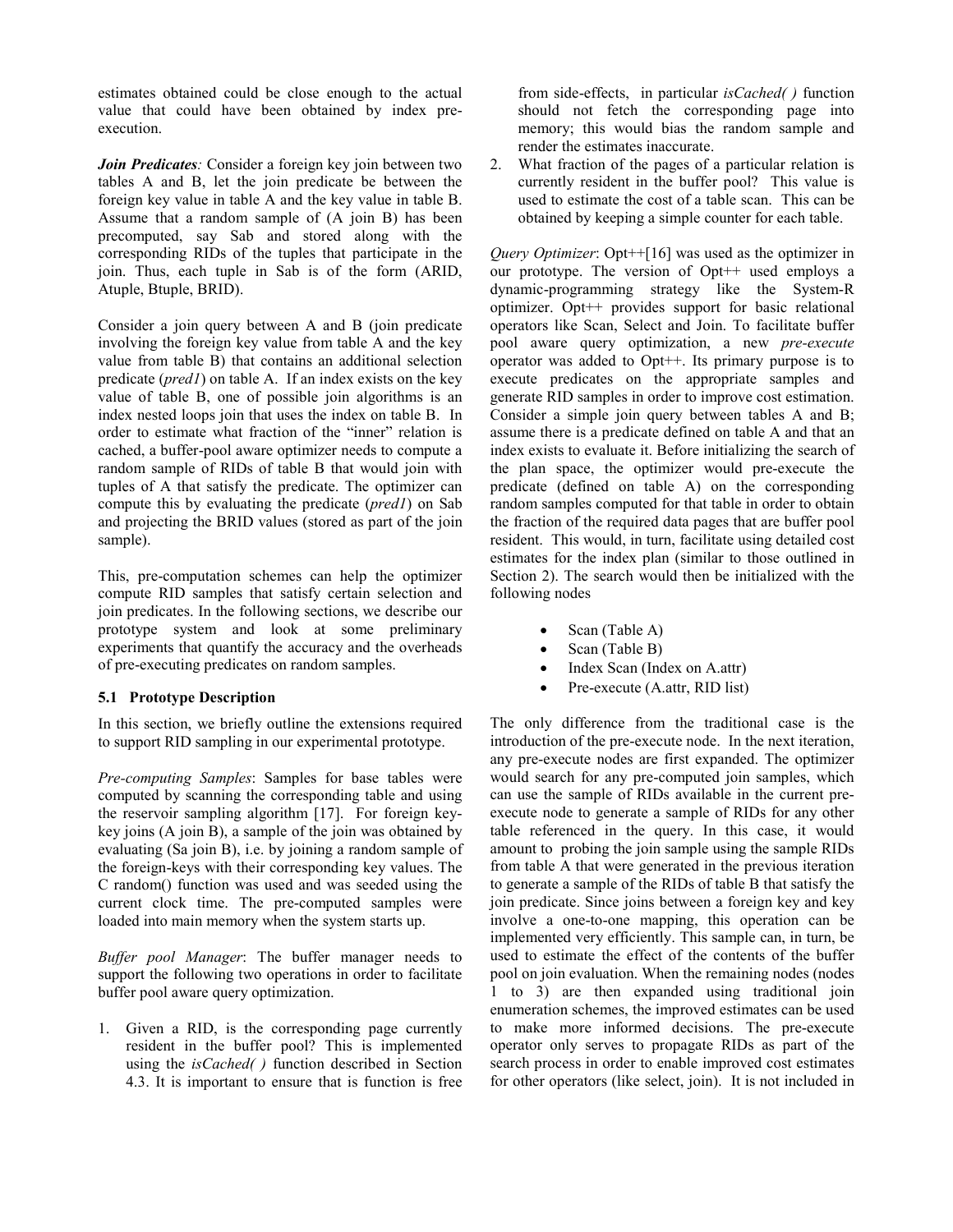the final query evaluation plan. Thus, the optimizer search strategy can be extended in a simple fashion to enable buffer pool aware query optimization.

# 5.2 Experimental Evaluation

In this section, we present some experiments that quantify the accuracy and overheads of pre-executing predicates on samples.

Selection Predicates: The selection predicate used is a range predicate on the l\_shipdate column (similar to TPC-H Query 6). The predicate ("1994-01-01"  $\leq$  = 1 shipdate  $\leq$ "1994-01-11") spans ten days. Different buffer pools contents can be simulated by pre-fetching specific subranges of this predicate into memory. For instance if we pre-fetch tuples in the range (1994-01-01, 1994-01-06), this would have nearly 50% of the tuples cached in memory. A particular run of the experiment, uses 10 such configurations, by pre-fetching the appropriate range of tuples (10% - 100%). For each such configuration, the actual fraction of pages that are cached can be calculated (say F-Actual). By evaluating the original predicate on the set of random samples computed for the Lineitem table, one can predict the fraction of pages that are cached (say F-Estimated). Table 7 lists the mean of the absolute error between F-Actual and F-Estimated for different sample sizes. We report two values; MEAN-ALL estimates the absolute error for all the configurations while MEAN-75% estimates the same only for the cases when F-Actual is greater than 75%. As seen in Sections 2 and 3, these are the important cases in which a buffer pool aware optimizer can provide as high as an order of magnitude improvement in performance. The results are averaged over 50 runs (each using a different random sample of the same size).

| <b>Sample Size</b> | <b>MEAN-ALL</b> | <b>MEAN-75%</b> |
|--------------------|-----------------|-----------------|
| 6.000              | $7.04\%$        | $4.60\%$        |
| 12,000             | 5.91%           | 3.50%           |
| 30,000             | 4.13%           | 2.57%           |
| 60,000             | 4 06%           | 2 39%           |

#### Table 7: Sampling for Selection Predicates

The numbers indicate that even for a sample size of 30000 (a  $0.5\%$  sample) the error in the difference between  $F-$ Actual and F-Estimated is quite small (within 5% of the actual value). In fact for the important cases measured by MEAN-75% (when more than 75% of the required pages are in memory), even a 0.1% sample (6000 samples) could suffice. The overhead of evaluating the predicate on the sample (when the number of samples is 60000) is around 20 ms which makes it a very efficient technique.

Join Predicates: The join predicate tested is a join between the Lineitem table and the Orders table. There is a selection predicate on the Lineitem table which includes a selection predicate on the l\_receiptdate column along with another predicate on the l\_shipmode field (similar to TPC-H Query 12). A join index was built for this predicate in order to help simulate different buffer pool configurations. A particular run of the experiment, uses 10 configurations as in the previous case by issuing a suitable pre-fetch query that modifies the predicate on l\_receiptdate column and uses the join index to fetch the corresponding Orders tuples. For each such configuration, the fraction of pages of the Orders relation that are actually cached can be calculated (F-Actual). F-Estimated is calculated by applying the predicates on the samples from the Lineitem table to generate a random sample of RIDs and using these to probe the join sample and get the corresponding tuples of the Orders table (and their RIDs).

| <b>Sample Size</b> | MEAN-ALL | <b>MEAN-75%</b> |
|--------------------|----------|-----------------|
| 6.000              | 11.68%   | 7.98%           |
| 12.000             | 9 29%    | 599%            |
| 30,000             | 5.88%    | 3.43%           |
| 60.000             | 4.35%    | $3.09\%$        |

### Table 8: Sampling for Join Predicates

Table 8 lists the mean absolute error (MEAN-ALL and MEAN-75%) between F-Estimated and F-Actual as a function of sample size and is averaged over 50 runs. For join predicates, the table shows that a sample of 1% can provide accurate estimates (within 5%). For the more important cases (MEAN-75%), a sample of 0.5% ought to suffice. The overhead of using the 1% sample is again around 20 ms which makes sampling an attractive solution.

Space Overheads: To enable efficient sampling, the optimizer needs to keep the following permanently in main memory; a random sample of all the base tables and join samples for all foreign key-key relationships. As mentioned previously we can avoid duplicating the foreign key values in the join samples. The space overhead in caching a 1% sample for the above experiments (that includes a 1% sample on the Lineitem table and a 1% sample of the join) is around 10 MB. In fact, the space overhead in caching a 1% sample for the entire TPC-H database (including 1% samples for all base relations and 1% join samples for all foreign key-key relationships) would only be around 25 MB, which is certainly affordable. The samples can be maintained in the presence of updates to the base data using techniques similar to those outlined in [1].

To summarize, in order to use cost functions that accurately model the contents of the buffer pool, it is necessary to resort to dynamic query optimization. By calculating a random sample of RIDs for each table referenced in a query during query optimization, it is possible to obtain an improved knowledge on the effect of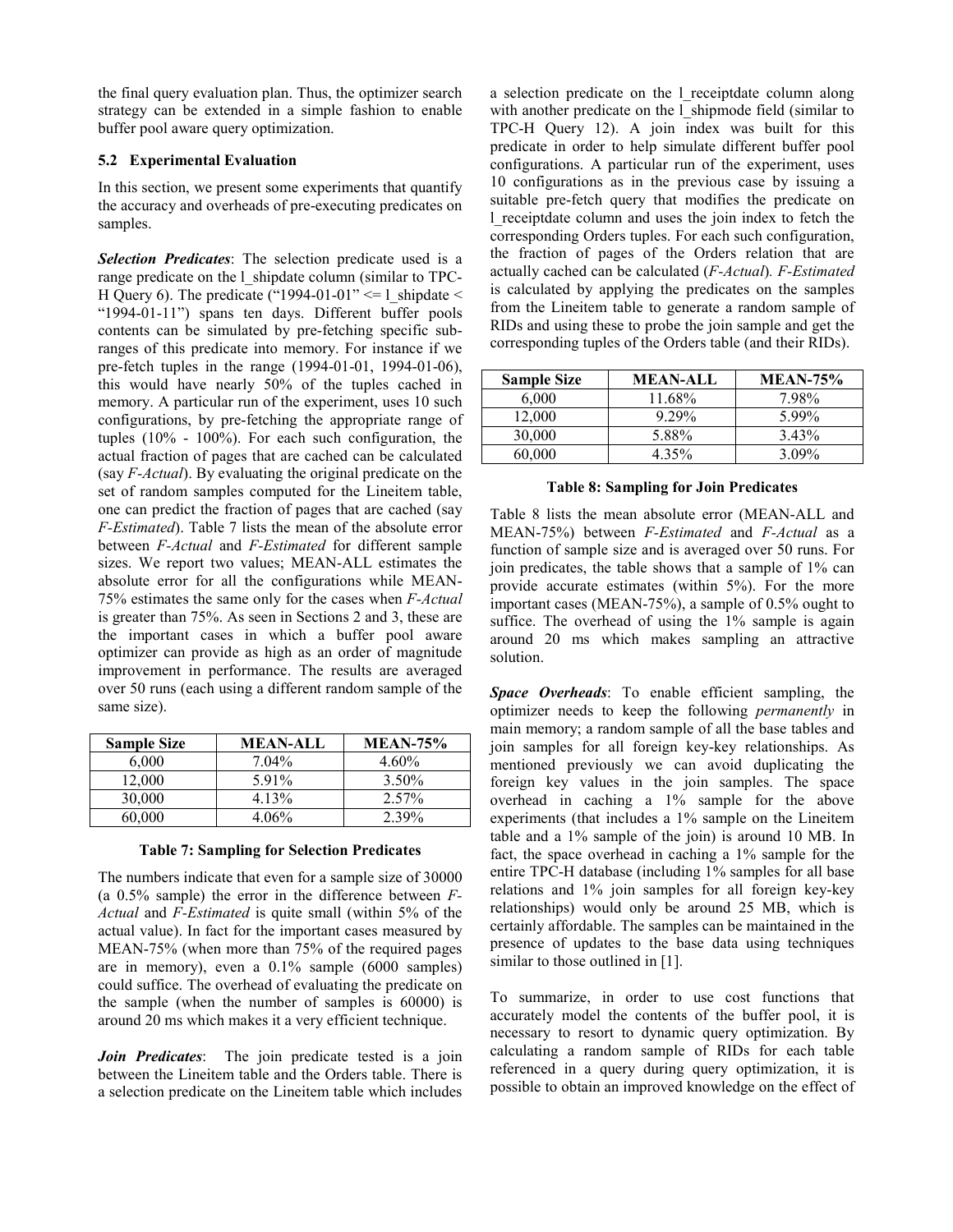the contents of the buffer pool on selection and join operators. This would, in turn, facilitate using better cost estimates while evaluating alternate plans. As the results indicate, by pre-computing a small random sample that is kept memory resident (for base tables and key-foreign key joins), the optimizer has the potential to find better plans that can provide an order of magnitude improvement in performance. For instance, for the join query example discussed in Section 3, the speed-up factor can be as high as 18. We believe that these initial results are promising; some possible extensions to our basic framework are discussed in the next section.

# 5.3 Extensions

This paper currently assumes that queries are executed immediately after optimization; hence the estimates obtained from the samples reflect the runtime conditions accurately. However it is possible that the state of the buffer pool could change before the query starts executing. We intend to study how the optimizer can be made robust to the transient nature of the buffer pool. One possibility is to use to notion of choose plans [9]. Let P1 denote the plan the optimizer would have originally picked and P2 denote the plan a "buffer-aware" optimizer would choose. The execution plan generated by the optimizer would be a Choose (P1, P2). The Choose node would re-evaluate the predicates on the sample and compare with the F-Estimated values obtained during query optimization. If these differ considerably then it would execute P1 instead of P2. This would guarantee that a buffer pool aware optimizer would never be worse than a traditional optimizer, which is desirable.

Another possible avenue for future work is to calculate confidence intervals [6] for the estimates obtained using sampling. If the confidence is not above a threshold (e.g. when the number of samples is not enough) the optimizer can avoid changing plans.

In this paper, we looked at single table queries and single join queries. As part of future work, we intend to consider more expressive queries in particular multi-way joins consisting of key-foreign key predicates. We intend to build on the join synopses [1] work which pre-computes samples for such cases. The main difference would be that the synopses would also need to include the corresponding RIDs.

# 6. Related Work

Storage trends are discussed in [10]. The "five-minute" rule is discussed in [11], which suggests that data pages accessed every five minutes need to be cached in the buffer pool. In certain applications it is possible to assume that main memory is sufficient to hold the entire database, such applications typically use main memory database systems. There are several main memory database

products available commercially including TimesTen [26]. [8] provides an excellent overview of the various issues involved in main memory database systems.

A general overview of sampling techniques is available in [6]. Olken [19] examines in detail how sampling can be incorporated in a database system. While the sampling techniques suggested in [19] are used to obtain a random sample of the data values from a B-Tree, we are interested in obtaining a random sample of RID values that satisfy a predicate. Index pre-execution for join predicates can be implemented using join indexes which were first defined in [23].

In this paper, we present a new case for dynamic query optimization [15]. The runtime parameter that needs to be estimated in this case is what fraction of pages required for a selection or join operator is resident in the buffer pool. The importance of buffer effects on query processing has been previously highlighted in [18] where the authors study how the number of buffers allocated to a query can affect its performance. In this paper we study how data previously cached in the buffer pool (as a result of executing other queries) is likely to affect the choice of query plans in an optimizer. As far as we can tell, this paper is the first to propose having a query optimizer examine the contents of the buffer pool while optimizing queries.

# 7. Conclusions

Since the cost of main memory continues to drop rapidly there is every reason to expect that an increasingly large fraction of a database's frequently used indices and tables will become "permanently" memory resident in the future. Query optimizers, however, typically assume that all data is disk resident.

Simple analytical models were first used to demonstrate that the optimizer could potentially pick the wrong plan for accessing a single table if the contents of the buffer pool are ignored. Using the TPC-H data suite, we experimentally demonstrated that the performance of certain query plans (especially involving random access) could vary dramatically based on the actual contents of the buffer pool; As a result data cached in the buffer pool could affect many of the choices made during query optimization including index selection, join ordering, and join algorithm selection. An optimizer that reflects on the contents of the buffer pool can result in the selection of query plans with significantly better performance. This is especially important in decision support applications where users issue a sequence of queries and interactive response times are crucial.

In this paper, we examined the changes required to make an optimizer 'buffer-pool' aware. The basic idea is to pre